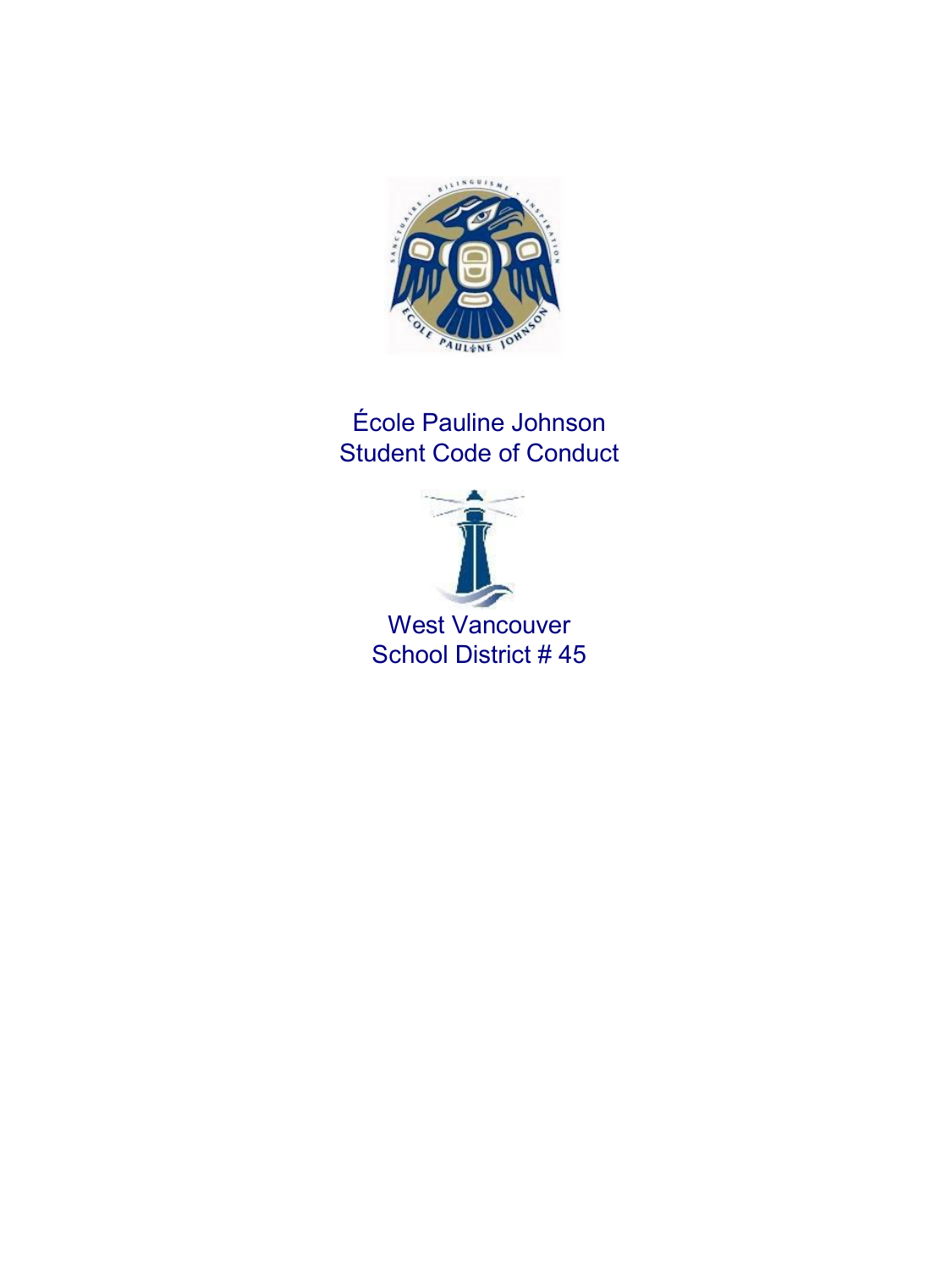# Table of Contents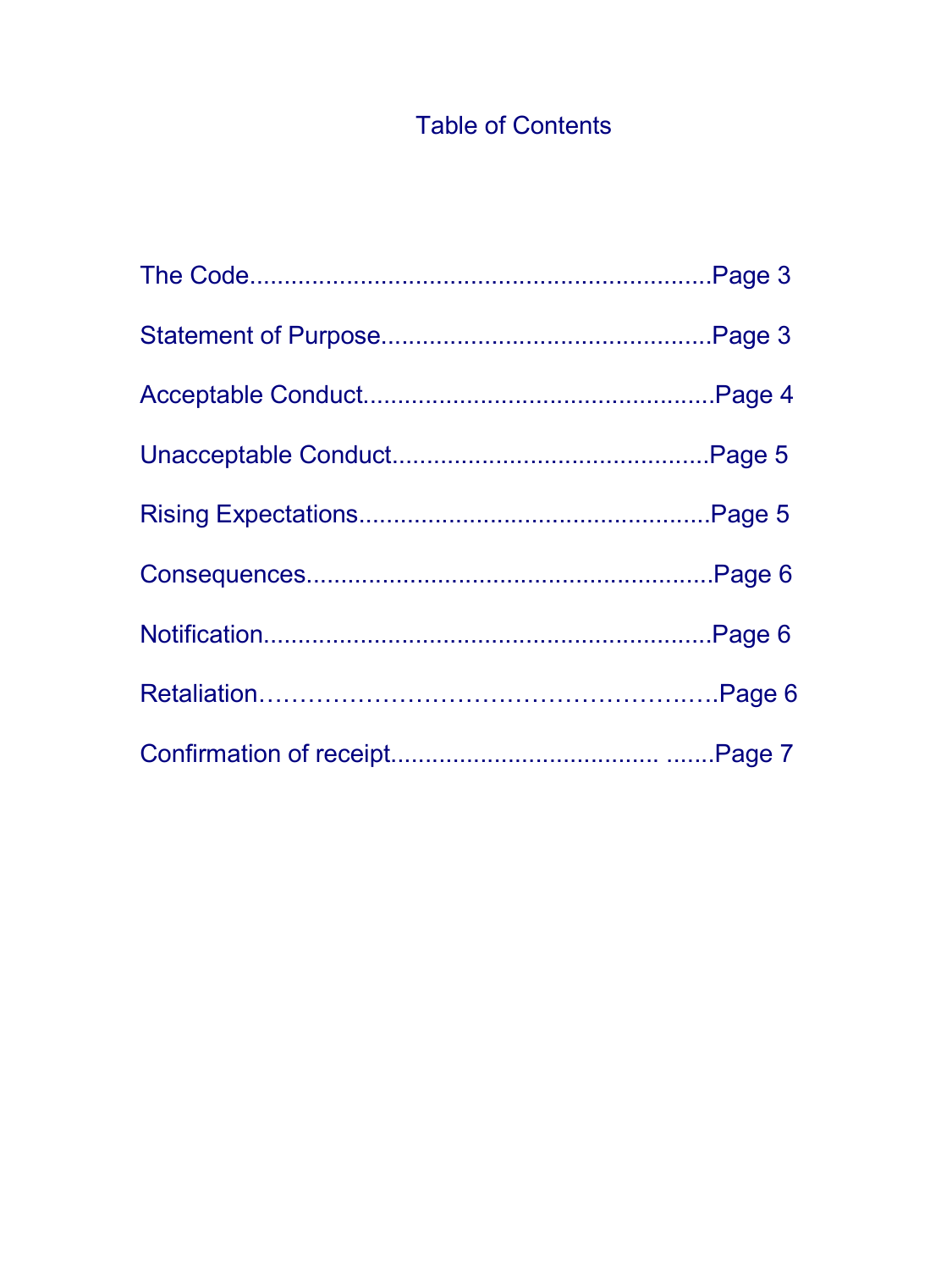### The Code

The Code of Conduct of École Pauline Johnson was developed in collaboration with staff, parents and students, and is based upon the BC Ministry of Education Standards for student codes of conduct as outlined in the *Safe, Caring and Orderly Schools Guide.*

Expectations regarding acceptable conduct are communicated directly to parents through the school newsletter and a copy is sent to each household with a confirmation of receipt form to be signed and returned to the school. A copy of the code is also available on the school's web site at: <http://www.sd45.bc.ca/pj/>in both languages.

The student code of conduct is prominently displayed in all public areas of the school in both English and French and is displayed in classrooms in French.

The School code of conduct is consistently taught and actively promoted through student assemblies, peer leaders, peer buddies, student monitors, congratulations tickets, class meetings and direct interventions by all staff including support staff, teaching staff and administrators.

Conduct is monitored and reviewed on a regular basis through an established system of incident reports, administrative team meetings, and regular code of conduct committee meetings.

### Statement of Purpose

- · To create an environment where students feel safe, respected and have a strong sense of belonging within a bilingual school setting.
- · To establish clear expectations for student behavior at school, during schoolorganized or sponsored activities, and behavior beyond these times (including on-line behavior) that negatively impacts the safe, caring or orderly environment of the school, and/or student learning.
- · École Pauline Johnson promotes the values expressed in the BC Human Rights Code respecting the rights of all individuals in accordance with the law – prohibiting discrimination based on race, colour, ancestry, place of origin, religion, marital status, family status, physical or mental disability, sex or sexual orientation – in respect of discriminatory publication and discrimination in accommodation, service and facility in the school environment.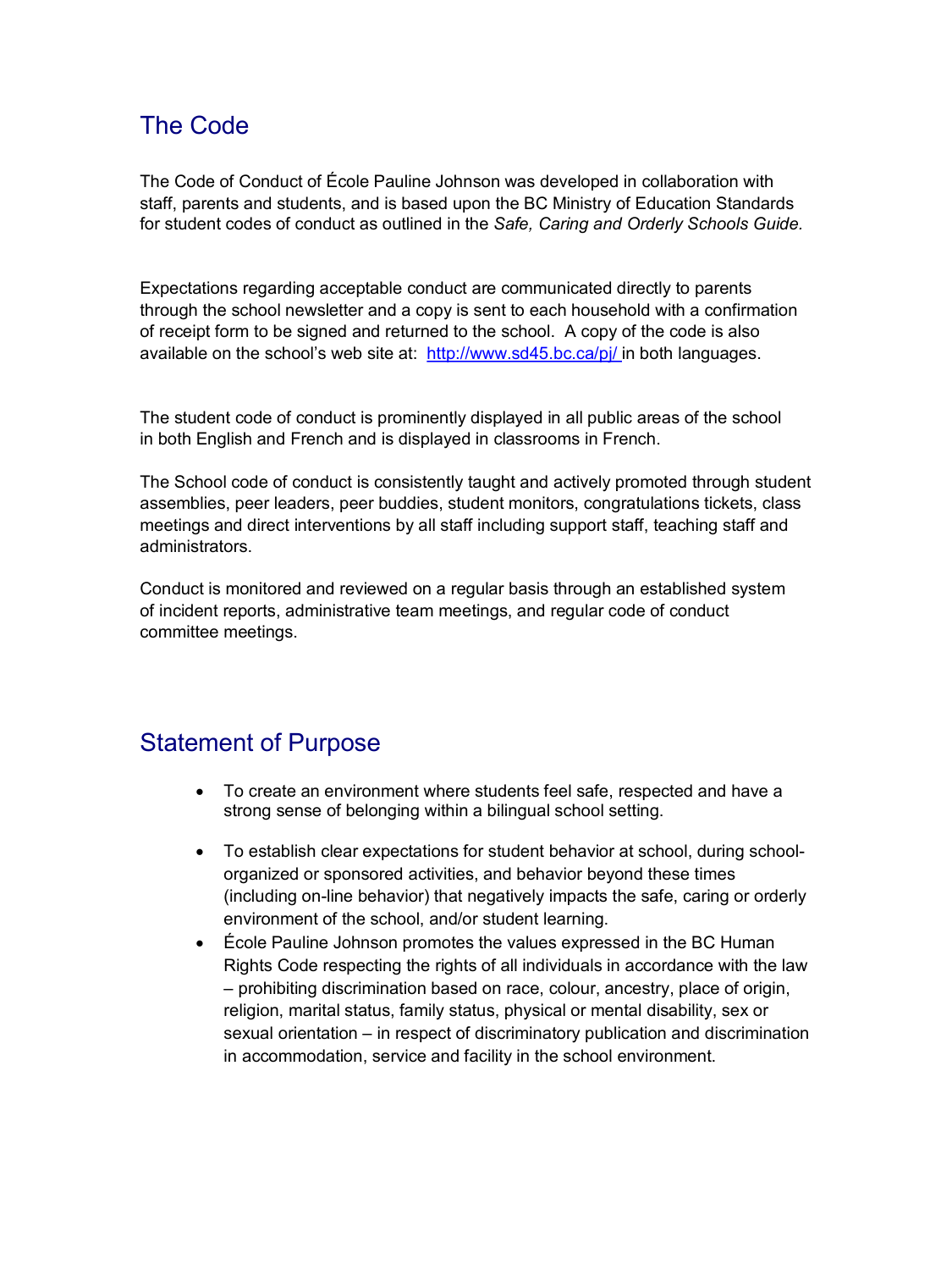## Acceptable conduct

The following five student expectations form the basis of acceptable student conduct at our school, with examples of behaviors listed below each expectation.

#### Be Polite

- Say hello
- Use a polite tone
- Look and listen
- Hold door for someone
- Use an indoor voice
- Wait your turn
- Be on time

#### Be Kind

- Be sensitive toward others' feelings
- Share
- Include others
- Respect others' things

#### Be Safe

- Walk in hallways and stairways
- Leave rocks, snowballs and branches where they are
- Dress appropriately

#### Be Great

- Speak French
- Always try your best
- Tell the truth
- Challenge yourself to go beyond your comfort zone
- Be organized
- Be prepared

Take care of each other and the environment

- Help others in need
- Put your garbage in the garbage can
- Recycle whenever you can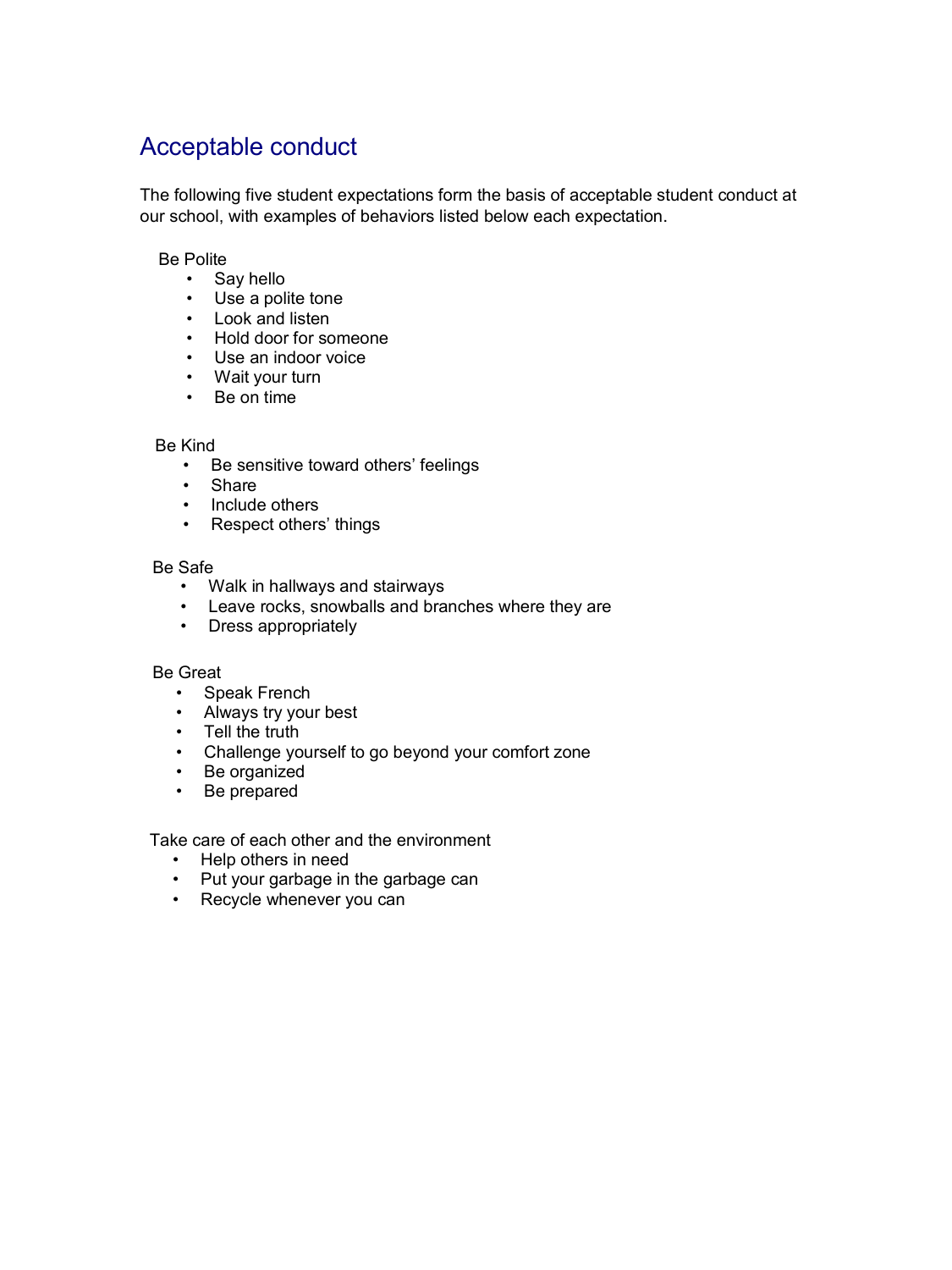### Unacceptable conduct

Examples of unacceptable behavior include**,** *but are not limited to:*

- 1. Acts of: bullying, harassment or intimidation physical violence retribution against a person who has reported incidents
- 2. Illegal acts, such as: possession, use or distribution of illegal or restricted substances possession or use of weapons theft of or damage to property
- 3. Behaviors that: negatively impact the learning of others create unsafe conditions are impolite and offensive to others hurtfully exclude others based on difference

## Rising expectations

Increased personal responsibility and self-discipline will be expected of students as they become older, more mature and move through successive grades.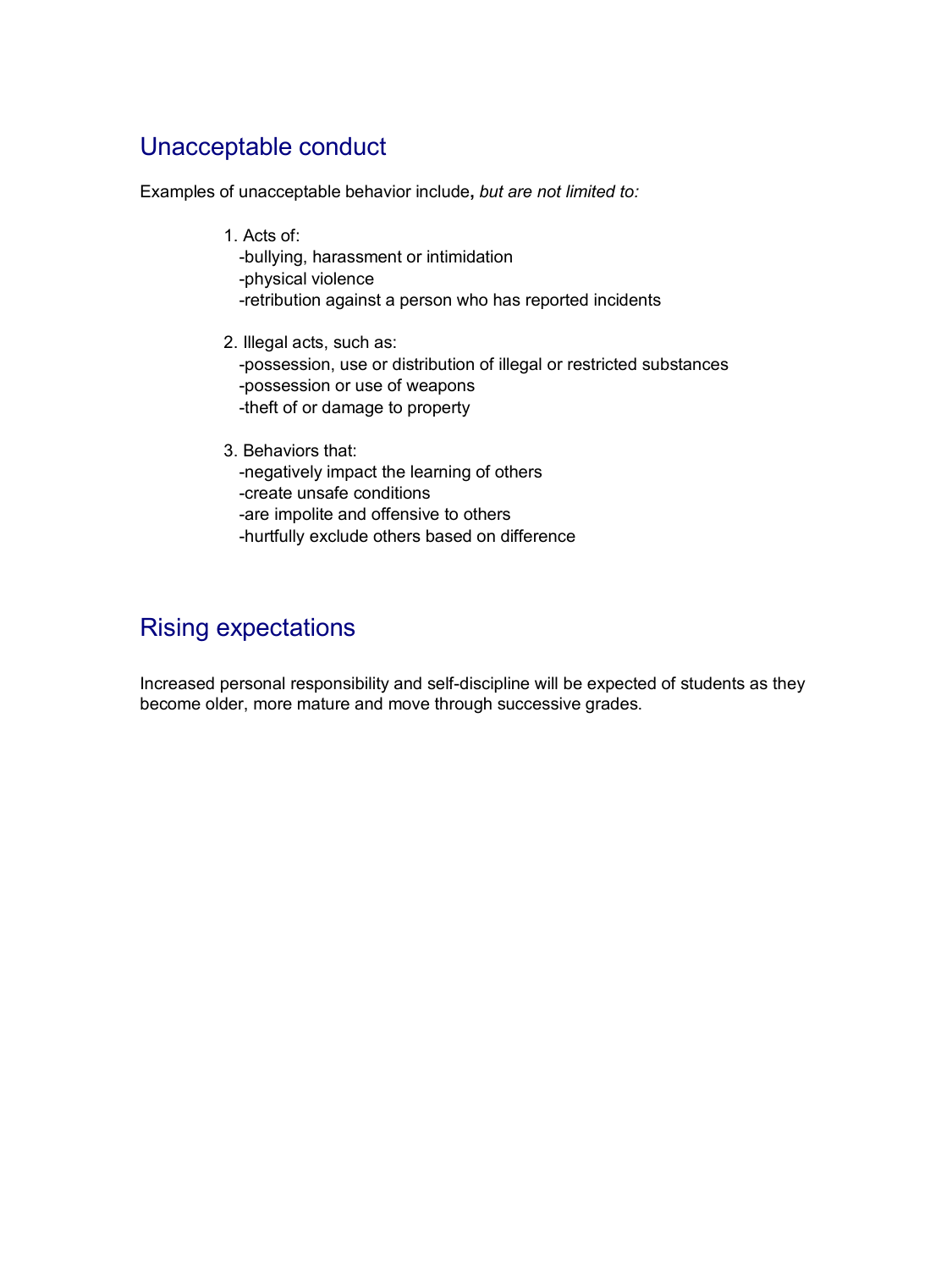### **Consequences**

Responses to unacceptable conduct will be applied on a consistent basis taking into consideration:

- age and maturity of student
- severity and frequency of unacceptable conduct.

In addition:

- disciplinary action, wherever possible, is preventative and restorative, rather than merely punitive
- students, as often as possible, are encouraged to participate in the development of meaningful consequences for violations of the established code of conduct.
- Special considerations may apply to students with special needs if they are unable to comply with the Code of Conduct due to having a disability of an intellectual, physical, sensory, emotional or behavioural nature.

### **Notification**

School officials may have a responsibility to advise the following parties in the event of a serious breach of the code of conduct:

- parents of student offender(s)  $-$  in every instance
- parents of student victim(s) in every instance
- school district officials as required by school district policy
- police and/or other agencies as required by law all affected parents – when deemed to be important to reassure members of the school community that school officials are aware of a serious situation or incident and are taking appropriate action to address it.

### **Retaliation**

· The school will take all reasonable steps to prevent retaliation by a person against a student who has made a complaint about a breach of our Code of Conduct.